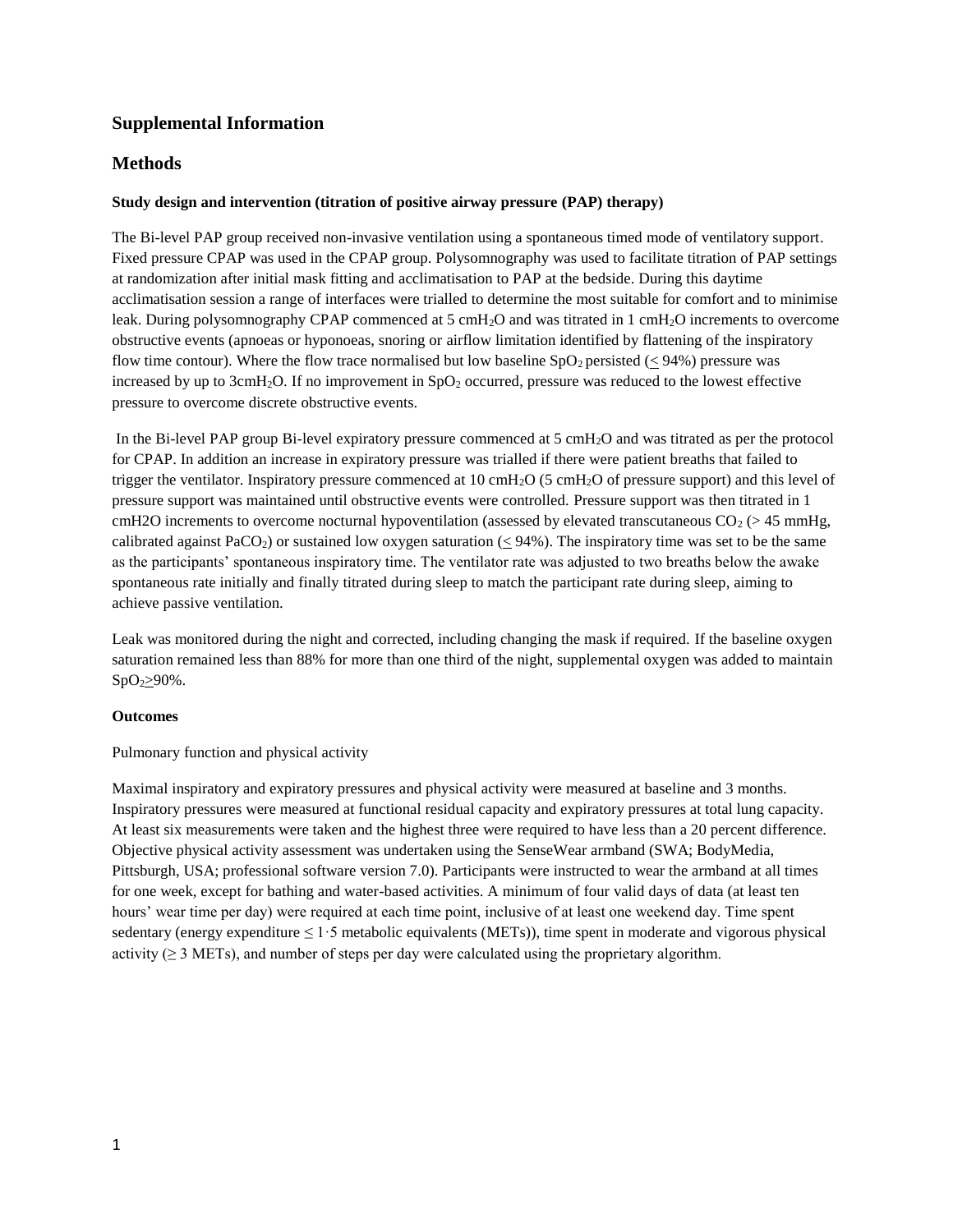# **Tables**

## **Supplement Table 1 Sleepiness and Health Related Quality of Life**

|                                                  | <b>Bi-level PAP</b> |              | <b>CPAP</b>     |              | p value                                                           |  |  |  |
|--------------------------------------------------|---------------------|--------------|-----------------|--------------|-------------------------------------------------------------------|--|--|--|
|                                                  | <b>Baseline</b>     | 3 mths       | <b>Baseline</b> | 3 mths       |                                                                   |  |  |  |
| Sleepiness - ESS                                 | 12.10(1.16)         | 7.6(1.22)    | 11.52(1.12)     | 7.26(1.15)   | Group 0.72, Time <0.01<br>Interaction 0.86                        |  |  |  |
| Generic Health Related Quality of Life - SF36    |                     |              |                 |              |                                                                   |  |  |  |
| $SF36 - SF6D$                                    | 0.54(0.027)         | 0.62(0.028)  | 0.59(0.026)     | 0.69(0.026)  | Group 0.25, Time < $0.01$<br>Interaction 0.45                     |  |  |  |
| SF36 - Physical<br>Functioning                   | 34.83(5.15)         | 42.95 (5.34) | 42.10 (4.98)    | 53.54 (5.02) | Group 0.31, Time 0.045<br>Interaction 0.55                        |  |  |  |
| SF36 - Role-Physical                             | 35.13 (5.91)        | 63.05(6.25)  | 36.29 (5.71)    | 62.21 (5.78) | Group 0.88, Time <0.01<br>Interaction 0.81                        |  |  |  |
| SF36 - Bodily Pain                               | 42.24(5.55)         | 51.23 (5.84) | 46.74 (5.37)    | 60.65(5.43)  | Group 0.56, Time 0.10<br>Interaction 0.51                         |  |  |  |
| SF36 - General Health                            | 38.45 (3.71)        | 49.91 (3.88) | 39.19 (3.58)    | 53.42 (3.62) | Group 0.89, Time 0.01<br>Interaction 0.54                         |  |  |  |
| $SF36 - Vitality$                                | 32.11 (4.60)        | 53.40 (4.91) | 35.89 (4.45)    | 54.89 (4.52) | Group 0.56, Time $< 0.01$<br>Interaction 0.76                     |  |  |  |
| $SF36 - Social Functioning$                      | 39.22 (5.71)        | 60.17(6.03)  | 40.73 (5.52)    | 64.92 (5.58) | Group 0.85, Time $< 0.01$<br>Interaction 0.69                     |  |  |  |
| SF36 - Role-Emotional                            | 43.39 (6.41)        | 66.98 (6.77) | 52.69(6.20)     | 72.02 (6.27) | Group 0.30, Time $< 0.01$                                         |  |  |  |
| SF36 - Mental Health                             | 51.72 (4.33)        | 65.35 (4.54) | 59.52 (4.19)    | 69.18 (4.23) | Interaction 0.64<br>Group 0.20, Time < $0.01$                     |  |  |  |
| SF36 - Physical Component                        | 33.68 (1.81)        | 37.96 (1.90) | 34.08 (1.75)    | 40.48 (1.77) | Interaction 0.48<br>Group 0.88, Time 0.01                         |  |  |  |
| Score<br>SF36 - Mental Component<br>Score        | 34.78 (2.53)        | 45.68 (2.67) | 38.14 (2.45)    | 47.08 (2.48) | Interaction 0.37<br>Group 0.34, Time < $0.01$<br>Interaction 0.57 |  |  |  |
| Respiratory Health Related Quality of Life - SRI |                     |              |                 |              |                                                                   |  |  |  |
| SRI-Summary Scale                                | 50.63(3.65)         | 63.5 (3.74)  | 57.09 (3.53)    | 67.58 (3.58) | Group 0.20, Time $< 0.01$<br>Interaction 0.54                     |  |  |  |
| SRI – Respiratory<br>Complaints                  | 55.64 (4.28)        | 71.05 (4.41) | 58.47 (4.14)    | 67.01 (4.21) | Group 0.64, Time $<$ 0.01<br>Interaction 0.16                     |  |  |  |
| SRI-Physical Functioning                         | 49.14 (4.31)        | 58.14 (4.44) | 54.97 (4.16)    | 65.71 (4.24) | Group 0.33, Time 0.01<br>Interaction 0.73                         |  |  |  |
| SRI-Attendant Symptoms<br>& Sleep                | 40.52(3.80)         | 57.05 (3.92) | 51.73 (3.67)    | 61.78 (3.74) | Group 0.03, Time <0.01<br>Interaction 0.15                        |  |  |  |
| SRI - Social Relationships                       | 58.48 (4.47)        | 66.77 (4.58) | 69.09 (4.33)    | 72.53 (4.39) | Group 0.09, Time 0.01<br>Interaction 0.29                         |  |  |  |
| $SRI - Anxiety$                                  | 44.48 (5.23)        | 62.72 (5.42) | 47.58 (5.06)    | 62.86 (5.17) | Group 0.67, Time $< 0.01$                                         |  |  |  |
| SRI-Psychological Well-<br>Being                 | 48.56 (3.93)        | 59.31 (4.08) | 58.06 (3.81)    | 68.77 (3.89) | Interaction 0.66<br>Group 0.08, Time < $0.01$<br>Interaction 0.99 |  |  |  |
| SRI – Social Functioning                         | 57.57 (4.44)        | 69.01 (4.62) | 59.72 (4.30)    | 75.04 (4.40) | Group 0.73, Time 0.01<br>Interaction 0.52                         |  |  |  |

Mixed model analysis for sleepiness (ESS = Epworth Sleepiness Scale), generic health related quality of life (SF 36  $=$  short form 36) and respiratory health related quality of life (SRI = Severe Respiratory Insufficiency questionnaire), including the subscales for the quality of life measures. Values represent estimated marginal means from the mixed model (standard error) with analysis for the effect of group (Bi-level PAP vs CPAP), time (baseline vs 3 months), and the interaction of group and time.